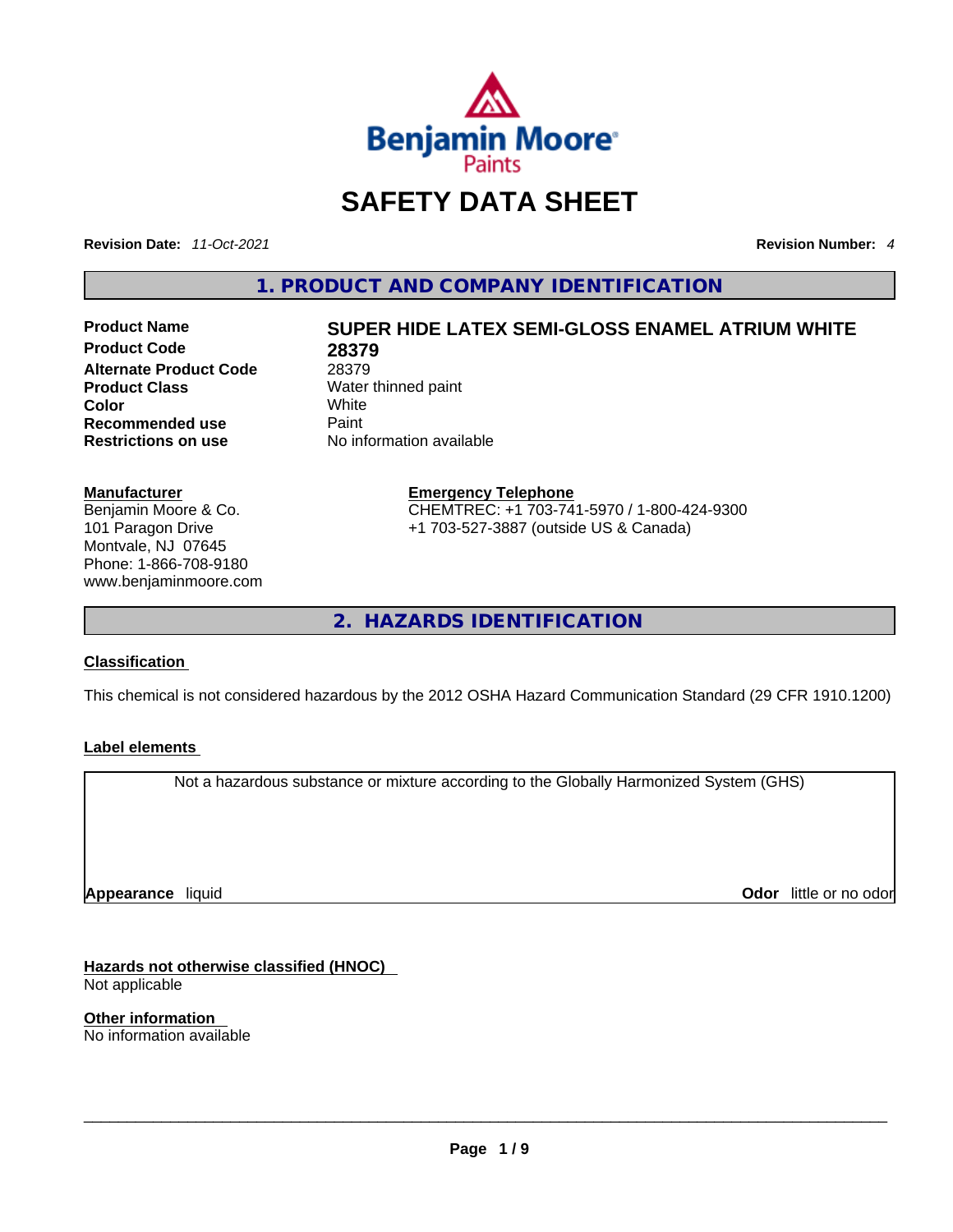**WARNING:** This product contains isothiazolinone compounds at levels of <0.1%. These substances are biocides commonly found in most paints and a variety of personal care products as a preservative. Certain individuals may be sensitive or allergic to these substances, even at low levels.

# **3. COMPOSITION INFORMATION ON COMPONENTS**

| <b>Chemical name</b>                                                         | CAS No.    | Weight-%    |
|------------------------------------------------------------------------------|------------|-------------|
| Titanium dioxide                                                             | 13463-67-7 | $15 - 20$   |
| Kaolin                                                                       | 1332-58-7  | - 5         |
| Propanoic acid, 2-methyl-, monoester with<br>2,2,4-trimethyl-1,3-pentanediol | 25265-77-4 | 1 - 5       |
| Propylene glycol                                                             | 57-55-6    | - 5         |
| Ammonia                                                                      | 7664-41-7  | $0.1 - 0.5$ |

|                                                  | 4. FIRST AID MEASURES                                                                                    |
|--------------------------------------------------|----------------------------------------------------------------------------------------------------------|
| <b>General Advice</b>                            | No hazards which require special first aid measures.                                                     |
| <b>Eye Contact</b>                               | Rinse thoroughly with plenty of water for at least 15 minutes and consult a<br>physician.                |
| <b>Skin Contact</b>                              | Wash off immediately with soap and plenty of water while removing all<br>contaminated clothes and shoes. |
| <b>Inhalation</b>                                | Move to fresh air. If symptoms persist, call a physician.                                                |
| Ingestion                                        | Clean mouth with water and afterwards drink plenty of water. Consult a physician<br>if necessary.        |
| <b>Most Important</b><br><b>Symptoms/Effects</b> | None known.                                                                                              |
| <b>Notes To Physician</b>                        | Treat symptomatically.                                                                                   |
|                                                  | 5. FIRE-FIGHTING MEASURES                                                                                |

| Use extinguishing measures that are appropriate to local<br>circumstances and the surrounding environment.                                   |
|----------------------------------------------------------------------------------------------------------------------------------------------|
| As in any fire, wear self-contained breathing apparatus<br>pressure-demand, MSHA/NIOSH (approved or equivalent)<br>and full protective gear. |
| Closed containers may rupture if exposed to fire or<br>extreme heat.                                                                         |
| No.                                                                                                                                          |
| No                                                                                                                                           |
|                                                                                                                                              |
|                                                                                                                                              |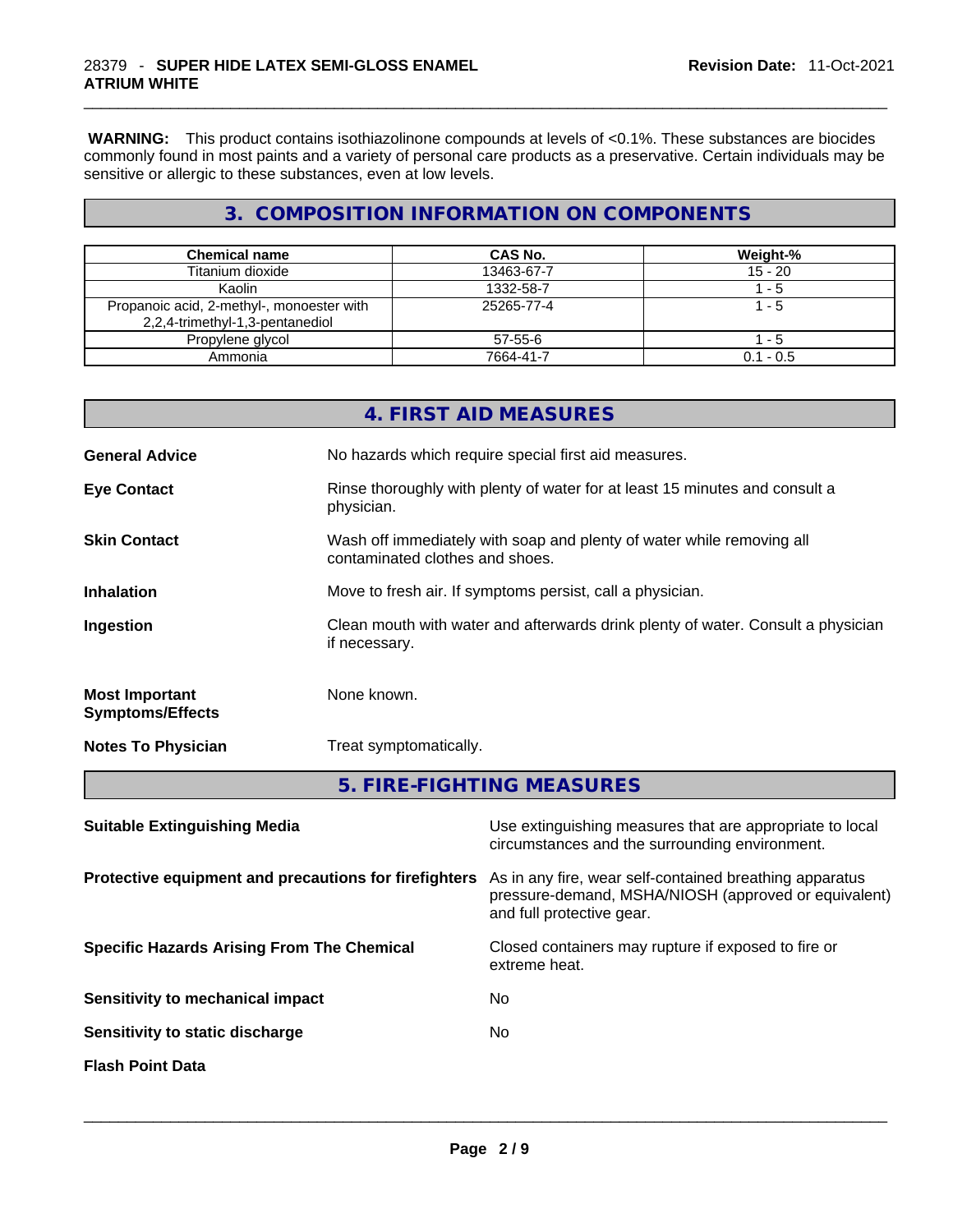| Flash point (°F)<br>Flash Point (°C)<br><b>Method</b>         |                        | Not applicable<br>Not applicable<br>Not applicable |                                |
|---------------------------------------------------------------|------------------------|----------------------------------------------------|--------------------------------|
| <b>Flammability Limits In Air</b>                             |                        |                                                    |                                |
| Lower flammability limit:<br><b>Upper flammability limit:</b> |                        | Not applicable<br>Not applicable                   |                                |
| <b>NFPA</b><br>Health: 1                                      | <b>Flammability: 0</b> | <b>Instability: 0</b>                              | <b>Special: Not Applicable</b> |
| <b>NFPA Legend</b><br>0 - Not Hazardous<br>1 - Slightly       |                        |                                                    |                                |

- 2 Moderate
- 3 High
- 4 Severe

*The ratings assigned are only suggested ratings, the contractor/employer has ultimate responsibilities for NFPA ratings where this system is used.* 

*Additional information regarding the NFPA rating system is available from the National Fire Protection Agency (NFPA) at www.nfpa.org.* 

# **6. ACCIDENTAL RELEASE MEASURES**

| <b>Personal Precautions</b>      | Avoid contact with skin, eyes and clothing. Ensure adequate ventilation.                                                                                                         |
|----------------------------------|----------------------------------------------------------------------------------------------------------------------------------------------------------------------------------|
| <b>Other Information</b>         | Prevent further leakage or spillage if safe to do so.                                                                                                                            |
| <b>Environmental precautions</b> | See Section 12 for additional Ecological Information.                                                                                                                            |
| <b>Methods for Cleaning Up</b>   | Soak up with inert absorbent material. Sweep up and shovel into suitable<br>containers for disposal.                                                                             |
|                                  | 7. HANDLING AND STORAGE                                                                                                                                                          |
| <b>Handling</b>                  | Avoid contact with skin, eyes and clothing. Avoid breathing vapors, spray mists or<br>sanding dust. In case of insufficient ventilation, wear suitable respiratory<br>equipment. |
| <b>Storage</b>                   | Keep container tightly closed. Keep out of the reach of children.                                                                                                                |
| <b>Incompatible Materials</b>    | No information available                                                                                                                                                         |

# **8. EXPOSURE CONTROLS/PERSONAL PROTECTION**

## **Exposure Limits**

| <b>Chemical name</b> | <b>ACGIH TLV</b>                                                                                                                     | <b>OSHA PEL</b>                                        |
|----------------------|--------------------------------------------------------------------------------------------------------------------------------------|--------------------------------------------------------|
| Titanium dioxide     | TWA: $10 \text{ ma/m}^3$                                                                                                             | 15 mg/m $3$ - TWA                                      |
| Kaolin               | TWA: $2 \text{ mg/m}^3$ particulate matter<br>containing no asbestos and <1%<br>crystalline silica, respirable particulate<br>matter | 15 mg/m <sup>3</sup> - TWA<br>$5 \text{ mg/m}^3$ - TWA |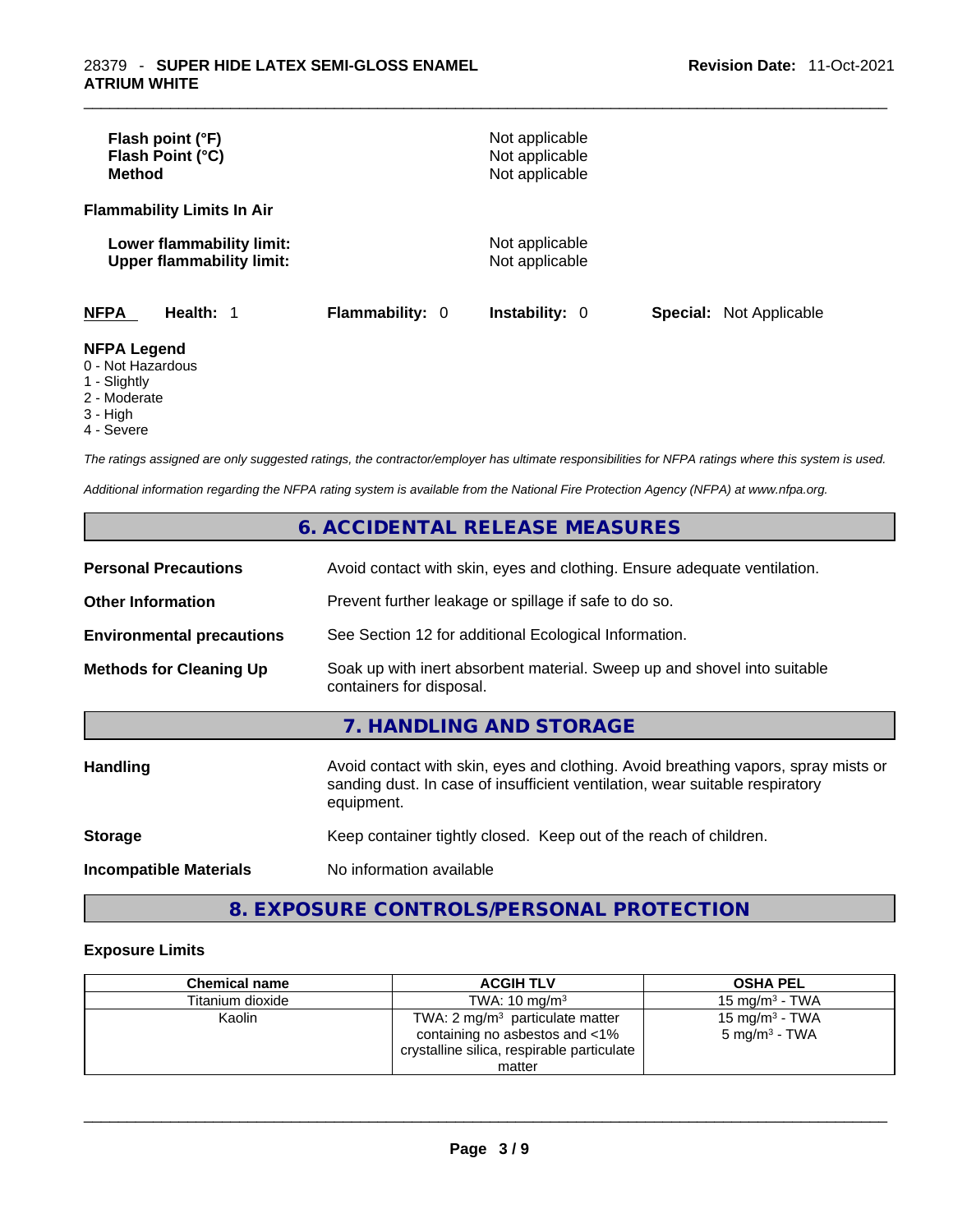### \_\_\_\_\_\_\_\_\_\_\_\_\_\_\_\_\_\_\_\_\_\_\_\_\_\_\_\_\_\_\_\_\_\_\_\_\_\_\_\_\_\_\_\_\_\_\_\_\_\_\_\_\_\_\_\_\_\_\_\_\_\_\_\_\_\_\_\_\_\_\_\_\_\_\_\_\_\_\_\_\_\_\_\_\_\_\_\_\_\_\_\_\_ 28379 - **SUPER HIDE LATEX SEMI-GLOSS ENAMEL ATRIUM WHITE**

| onic<br>лг | $\sim$ $\sim$<br>וועע | $ \sim$<br>$-1$ . |
|------------|-----------------------|-------------------|
|            | Γ\Λ/ Δ<br>nnm         | ົ                 |

### **Legend**

ACGIH - American Conference of Governmental Industrial Hygienists Exposure Limits OSHA - Occupational Safety & Health Administration Exposure Limits N/E - Not Established

| <b>Engineering Measures</b>          | Ensure adequate ventilation, especially in confined areas. |
|--------------------------------------|------------------------------------------------------------|
| <b>Dorconal Drotoctive Equipment</b> |                                                            |

| <b>Fersonal Protective Equipment</b> |                                                                          |
|--------------------------------------|--------------------------------------------------------------------------|
| <b>Eye/Face Protection</b>           | Safety glasses with side-shields.                                        |
| <b>Skin Protection</b>               | Protective gloves and impervious clothing.                               |
| <b>Respiratory Protection</b>        | In case of insufficient ventilation wear suitable respiratory equipment. |
| <b>Hygiene Measures</b>              | Avoid contact with skin, eyes and clothing. Remove and wash contaminated |
|                                      |                                                                          |

### **9. PHYSICAL AND CHEMICAL PROPERTIES**

clothing before re-use. Wash thoroughly after handling.

**Appearance** liquid **Odor** little or no odor **Odor Threshold**<br> **Density (Ibs/gal)**<br> **Density (Ibs/gal)**<br> **No information available**<br>  $9.9 - 10.3$ **Density** (Ibs/gal) **Specific Gravity** 1.19 - 1.24 **pH** No information available **Viscosity (cps) Viscosity (cps) No information available Solubility(ies)** No information available **Water solubility Water solubility No information available Evaporation Rate No information available No information available Vapor pressure No information available No information available Vapor density**<br> **We Solids**<br>
We Solids
25 - 45 **Wt. % Solids** 35 - 45<br> **Vol. % Solids** 20 - 30 **Vol. % Solids Wt. % Volatiles** 55 - 65 **Vol. % Volatiles VOC Regulatory Limit (g/L)** < 100 **Boiling Point (°F)** 212 **Boiling Point (°C) Freezing point (°F)** 32 **Freezing Point (°C)**<br> **Flash point (°F)**<br> **Flash point (°F)**<br> **Point (°F)**<br> **Point (°F)**<br> **Point (°F)**<br> **Point (°F)**<br> **Point (°F) Flash point (°F) Flash Point (°C)** Not applicable **Method**<br> **Rethod**<br> **Rethod**<br> **Not applicable**<br> **Not applicable Flammability** (solid, gas) **Upper flammability limit:** Not applicable **Lower flammability limit:**<br> **Autoignition Temperature (°F)** Not applicable havailable **Autoignition Temperature (°F) Autoignition Temperature (°C)** No information available **Decomposition Temperature (°F)** No information available<br> **Decomposition Temperature (°C)** No information available **Decomposition Temperature (°C)**<br> **Partition coefficient**<br> **Partition coefficient**<br> **No** information available **Partition coefficient**No information available \_\_\_\_\_\_\_\_\_\_\_\_\_\_\_\_\_\_\_\_\_\_\_\_\_\_\_\_\_\_\_\_\_\_\_\_\_\_\_\_\_\_\_\_\_\_\_\_\_\_\_\_\_\_\_\_\_\_\_\_\_\_\_\_\_\_\_\_\_\_\_\_\_\_\_\_\_\_\_\_\_\_\_\_\_\_\_\_\_\_\_\_\_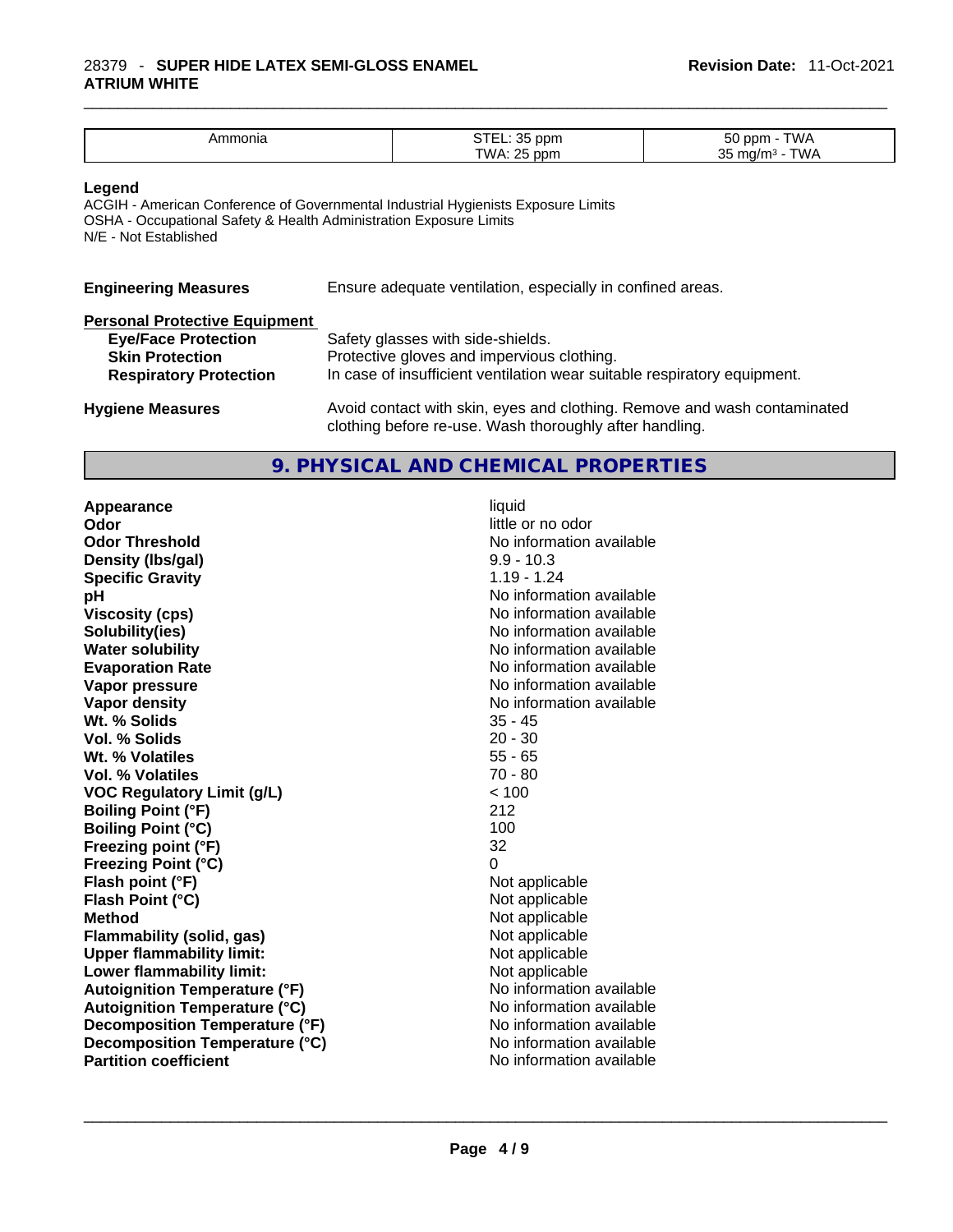| <b>Reactivity</b>                         | Not Applicable                           |
|-------------------------------------------|------------------------------------------|
| <b>Chemical Stability</b>                 | Stable under normal conditions.          |
| <b>Conditions to avoid</b>                | Prevent from freezing.                   |
| <b>Incompatible Materials</b>             | No materials to be especially mentioned. |
| <b>Hazardous Decomposition Products</b>   | None under normal use.                   |
| <b>Possibility of hazardous reactions</b> | None under normal conditions of use.     |

# **11. TOXICOLOGICAL INFORMATION**

| Information on likely routes of exposure                                                                                                                                                                                                                                                                                                                                                                                                                                                                                                                                                                                                                                                                                                                                                                                                                                                                                                                           |
|--------------------------------------------------------------------------------------------------------------------------------------------------------------------------------------------------------------------------------------------------------------------------------------------------------------------------------------------------------------------------------------------------------------------------------------------------------------------------------------------------------------------------------------------------------------------------------------------------------------------------------------------------------------------------------------------------------------------------------------------------------------------------------------------------------------------------------------------------------------------------------------------------------------------------------------------------------------------|
|                                                                                                                                                                                                                                                                                                                                                                                                                                                                                                                                                                                                                                                                                                                                                                                                                                                                                                                                                                    |
| <b>Principal Routes of Exposure</b><br>Eye contact, skin contact and inhalation.                                                                                                                                                                                                                                                                                                                                                                                                                                                                                                                                                                                                                                                                                                                                                                                                                                                                                   |
| <b>Acute Toxicity</b>                                                                                                                                                                                                                                                                                                                                                                                                                                                                                                                                                                                                                                                                                                                                                                                                                                                                                                                                              |
| No information available<br><b>Product Information</b>                                                                                                                                                                                                                                                                                                                                                                                                                                                                                                                                                                                                                                                                                                                                                                                                                                                                                                             |
| Symptoms related to the physical, chemical and toxicological characteristics                                                                                                                                                                                                                                                                                                                                                                                                                                                                                                                                                                                                                                                                                                                                                                                                                                                                                       |
| No information available<br><b>Symptoms</b>                                                                                                                                                                                                                                                                                                                                                                                                                                                                                                                                                                                                                                                                                                                                                                                                                                                                                                                        |
| Delayed and immediate effects as well as chronic effects from short and long-term exposure                                                                                                                                                                                                                                                                                                                                                                                                                                                                                                                                                                                                                                                                                                                                                                                                                                                                         |
| May cause slight irritation.<br>Eye contact<br>Substance may cause slight skin irritation. Prolonged or repeated contact may dry<br><b>Skin contact</b><br>skin and cause irritation.<br>May cause irritation of respiratory tract.<br><b>Inhalation</b><br>Ingestion may cause gastrointestinal irritation, nausea, vomiting and diarrhea.<br>Ingestion<br>No information available<br><b>Sensitization</b><br>No information available.<br><b>Neurological Effects</b><br>No information available.<br><b>Mutagenic Effects</b><br><b>Reproductive Effects</b><br>No information available.<br><b>Developmental Effects</b><br>No information available.<br>No information available.<br><b>Target organ effects</b><br><b>STOT - single exposure</b><br>No information available.<br><b>STOT - repeated exposure</b><br>No information available.<br>Other adverse effects<br>No information available.<br><b>Aspiration Hazard</b><br>No information available |

**Numerical measures of toxicity**

**The following values are calculated based on chapter 3.1 of the GHS document**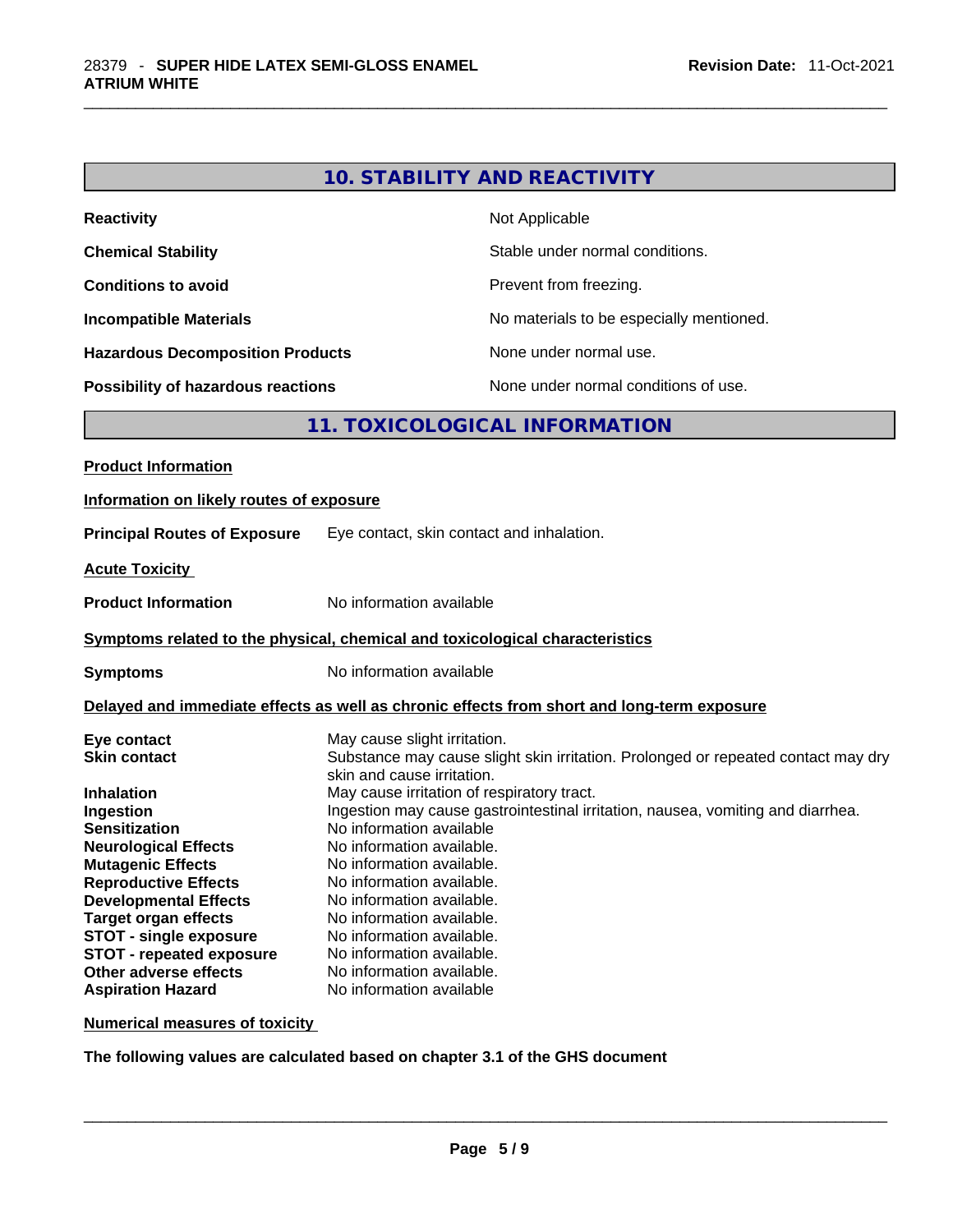| <b>ATEmix (oral)</b>                 | 47992 mg/kg  |
|--------------------------------------|--------------|
| <b>ATEmix (dermal)</b>               | 729686 mg/kg |
| <b>ATEmix (inhalation-dust/mist)</b> | 339.1 mg/L   |

### **Component Information**

| Chemical name                                                                                 | Oral LD50             | Dermal LD50              | <b>Inhalation LC50</b> |
|-----------------------------------------------------------------------------------------------|-----------------------|--------------------------|------------------------|
| Titanium dioxide<br>13463-67-7                                                                | $> 10000$ mg/kg (Rat) |                          |                        |
| Kaolin<br>1332-58-7                                                                           | $>$ 5000 mg/kg (Rat)  | $>$ 5000 mg/kg (Rat)     |                        |
| Propanoic acid, 2-methyl-,<br>monoester with<br>2,2,4-trimethyl-1,3-pentanediol<br>25265-77-4 | $=$ 3200 mg/kg (Rat)  | $> 15200$ mg/kg (Rat)    | -                      |
| Propylene glycol<br>$57 - 55 - 6$                                                             | $= 20$ g/kg (Rat)     | $= 20800$ mg/kg (Rabbit) |                        |
| Ammonia<br>7664-41-7                                                                          | $=$ 350 mg/kg (Rat)   |                          | $= 2000$ ppm (Rat) 4 h |

### **Chronic Toxicity**

### **Carcinogenicity**

*The information below indicates whether each agency has listed any ingredient as a carcinogen:.* 

| <b>Chemical name</b>  | IARC                 | <b>NTP</b> | OSHA   |
|-----------------------|----------------------|------------|--------|
|                       | 2B<br>Possible Human |            | ∟isted |
| Titanium J<br>dioxide | Carcinogen           |            |        |

• Although IARC has classified titanium dioxide as possibly carcinogenic to humans (2B), their summary concludes: "No significant exposure to titanium dioxide is thought to occur during the use of products in which titanium dioxide is bound to other materials, such as paint."

### **Legend**

IARC - International Agency for Research on Cancer NTP - National Toxicity Program OSHA - Occupational Safety & Health Administration

**12. ECOLOGICAL INFORMATION** 

### **Ecotoxicity Effects**

The environmental impact of this product has not been fully investigated.

### **Product Information**

# **Acute Toxicity to Fish**

No information available

### **Acute Toxicity to Aquatic Invertebrates**

No information available

# **Acute Toxicity to Aquatic Plants**

# No information available \_\_\_\_\_\_\_\_\_\_\_\_\_\_\_\_\_\_\_\_\_\_\_\_\_\_\_\_\_\_\_\_\_\_\_\_\_\_\_\_\_\_\_\_\_\_\_\_\_\_\_\_\_\_\_\_\_\_\_\_\_\_\_\_\_\_\_\_\_\_\_\_\_\_\_\_\_\_\_\_\_\_\_\_\_\_\_\_\_\_\_\_\_ **Persistence / Degradability**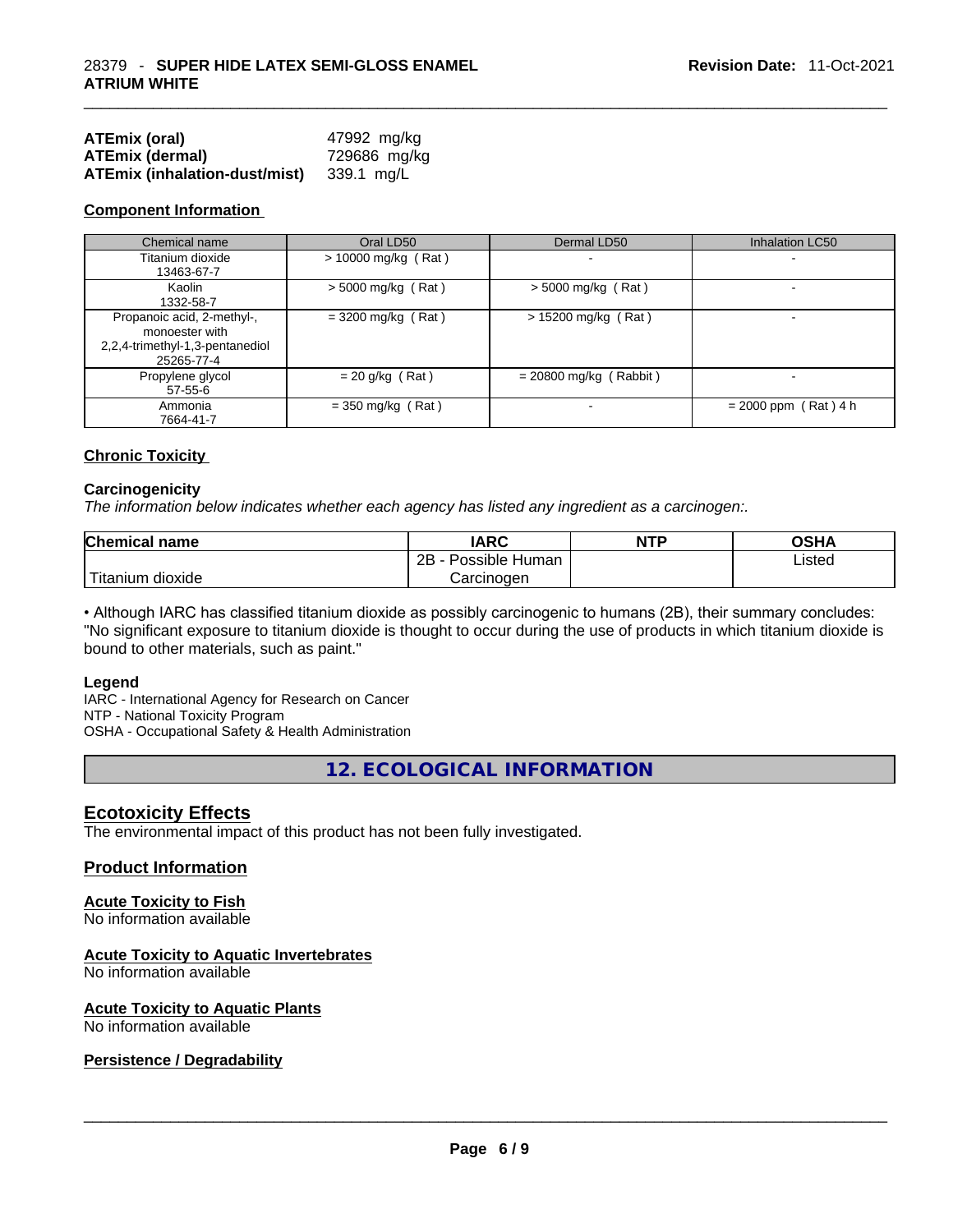No information available.

### **Bioaccumulation**

There is no data for this product.

### **Mobility in Environmental Media**

No information available.

### **Ozone**

No information available

### **Component Information**

### **Acute Toxicity to Fish**

Titanium dioxide  $LC50: > 1000$  mg/L (Fathead Minnow - 96 hr.) Propylene glycol LC50: 710 mg/L (Fathead Minnow - 96 hr.)

### **Acute Toxicity to Aquatic Invertebrates**

Propylene glycol EC50: > 10000 mg/L (Daphnia magna - 24 hr.)

### **Acute Toxicity to Aquatic Plants**

No information available

|                              | 13. DISPOSAL CONSIDERATIONS                                                                                                                                                                                               |
|------------------------------|---------------------------------------------------------------------------------------------------------------------------------------------------------------------------------------------------------------------------|
| <b>Waste Disposal Method</b> | Dispose of in accordance with federal, state, and local regulations. Local<br>requirements may vary, consult your sanitation department or state-designated<br>environmental protection agency for more disposal options. |
|                              | 14. TRANSPORT INFORMATION                                                                                                                                                                                                 |
| <b>DOT</b>                   | Not regulated                                                                                                                                                                                                             |
| <b>ICAO / IATA</b>           | Not regulated                                                                                                                                                                                                             |
| <b>IMDG / IMO</b>            | Not regulated                                                                                                                                                                                                             |
|                              | <b>15. REGULATORY INFORMATION</b>                                                                                                                                                                                         |
| Intorpotional Invontarion    |                                                                                                                                                                                                                           |

### **International Inventories**

| <b>TSCA: United States</b> | Yes - All components are listed or exempt. |
|----------------------------|--------------------------------------------|
| <b>DSL: Canada</b>         | Yes - All components are listed or exempt. |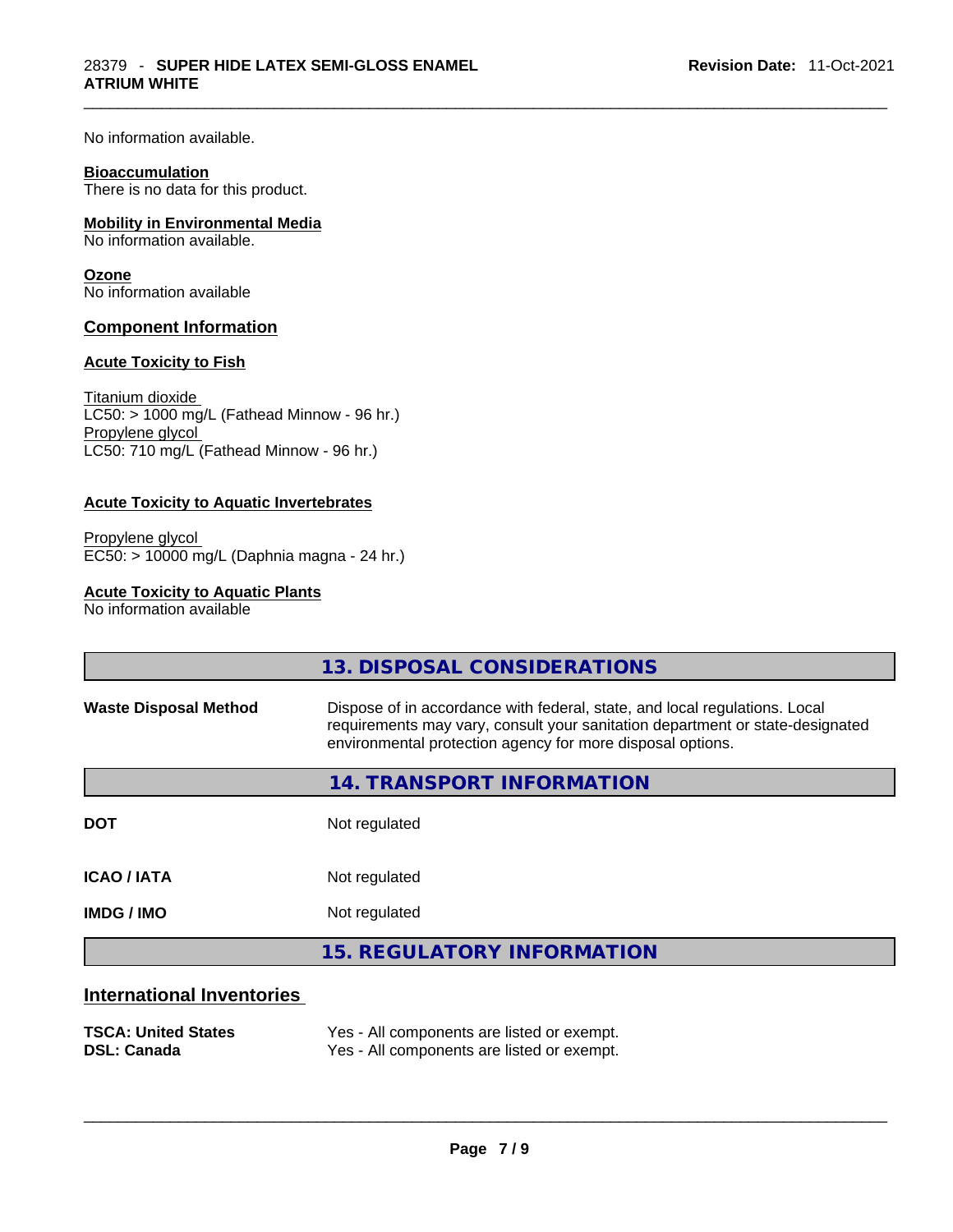## **Federal Regulations**

### **SARA 311/312 hazardous categorization**

| Acute health hazard               | No. |  |
|-----------------------------------|-----|--|
| Chronic Health Hazard             | No. |  |
| Fire hazard                       | No. |  |
| Sudden release of pressure hazard | Nο  |  |
| Reactive Hazard                   | Nο  |  |

### **SARA 313**

Section 313 of Title III of the Superfund Amendments and Reauthorization Act of 1986 (SARA). This product contains a chemical or chemicals which are subject to the reporting requirements of the Act and Title 40 of the Code of Federal Regulations, Part 372:

*None*

### **Clean Air Act,Section 112 Hazardous Air Pollutants (HAPs) (see 40 CFR 61)**

This product contains the following HAPs:

*None*

# **US State Regulations**

### **California Proposition 65**

 **WARNING:** Cancer and Reproductive Harm– www.P65warnings.ca.gov

### **State Right-to-Know**

| <b>Chemical</b><br>name            | <b>ALLICATE</b><br>ี Ma<br>isetts | . Jersev<br><b>Nev</b> | Pennsylvania |
|------------------------------------|-----------------------------------|------------------------|--------------|
| $- \cdot$ .<br>ˈɪtanıum<br>dioxide |                                   |                        |              |
| $\cdots$<br>Kaolir                 |                                   |                        |              |

### **Legend**

X - Listed

## **16. OTHER INFORMATION**

**HMIS** - **Health:** 1 **Flammability:** 0 **Reactivity:** 0 **PPE:** -

### **HMIS Legend**

- 0 Minimal Hazard
- 1 Slight Hazard
- 2 Moderate Hazard
- 3 Serious Hazard
- 4 Severe Hazard
- \* Chronic Hazard
- X Consult your supervisor or S.O.P. for "Special" handling instructions.

Note: The PPE rating has intentionally been left blank. Choose appropriate PPE that will protect employees from the hazards the material will